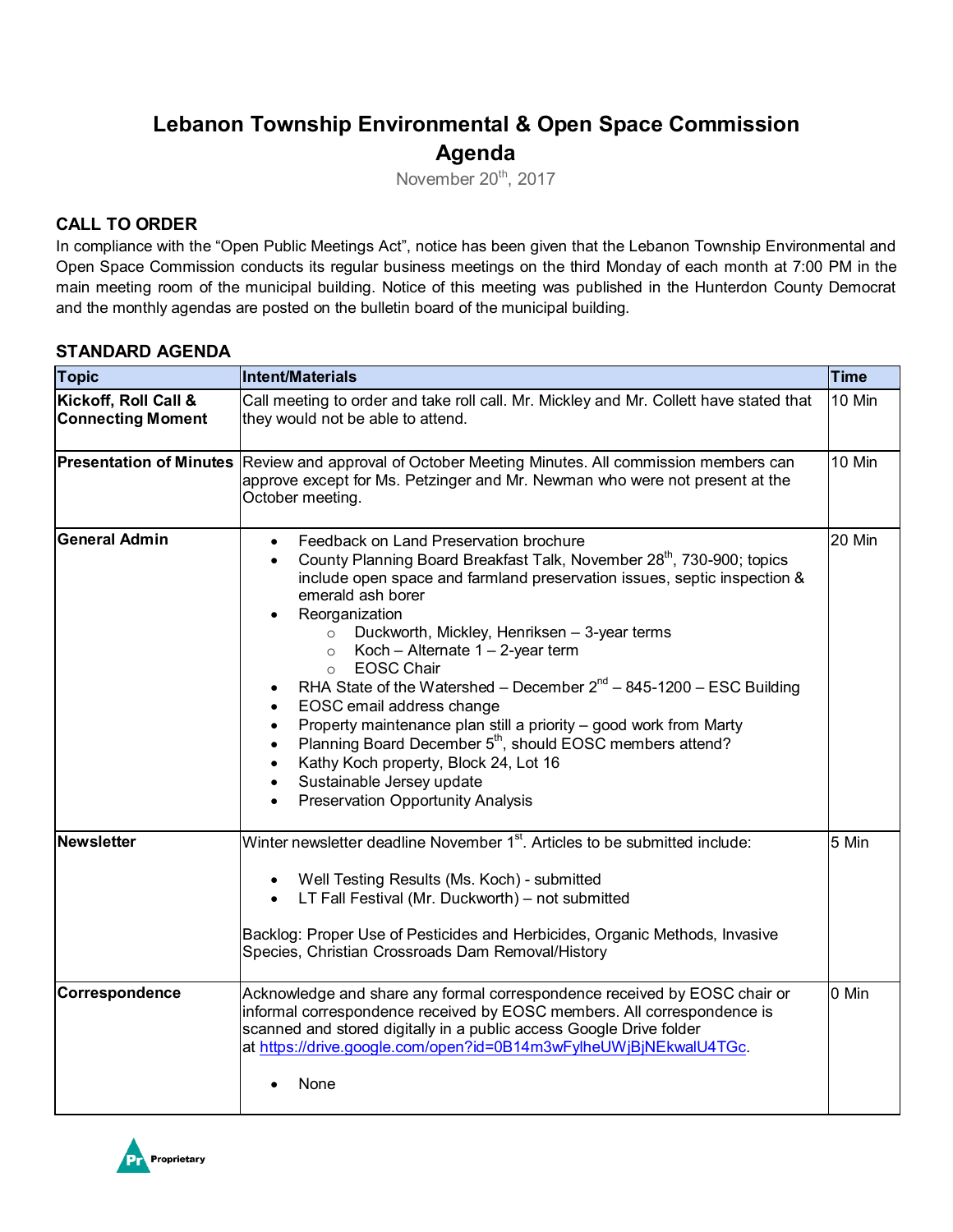| <b>Topic</b>        | Intent/Materials                                                                                                                                                                                                                                                                                                                                                                                                                                                                                                                                                                                                                                                                                                                                                                                                                                                                                     | <b>Time</b> |
|---------------------|------------------------------------------------------------------------------------------------------------------------------------------------------------------------------------------------------------------------------------------------------------------------------------------------------------------------------------------------------------------------------------------------------------------------------------------------------------------------------------------------------------------------------------------------------------------------------------------------------------------------------------------------------------------------------------------------------------------------------------------------------------------------------------------------------------------------------------------------------------------------------------------------------|-------------|
| <b>Focus Topics</b> | A select set of topics that require deeper discussion.<br>Guest Speaker: Angela Gorczyca, Water Quality Program Manager, Raritan<br>$\bullet$<br>Headwaters Association (RHA)<br>Block 51, Lot 19 - 29 Sharrer Road Preservation<br>$\bullet$<br><b>Standard Open Space FAQs</b>                                                                                                                                                                                                                                                                                                                                                                                                                                                                                                                                                                                                                     | 40 Min      |
| <b>Reports</b>      | Provide updates on the following standard topics below; see pre-submitted updates<br>in Attachment 1.<br><b>Program Reports</b><br>Litter Cleanup (Naccarato)<br>Well Testing (Koch)<br>LT Fall Fest (Duckworth)<br><b>Project Reports</b><br>NJ Water Supply Property Agreement Refresh (Mickley)<br>$\bullet$<br>Open Space and Preserved Property Mapping/OSRP (Duckworth)<br>Block 36, Lot 17 Partial Preservation "Goracy Trail" (Hardy)<br>Block 35, Lot 88 Preservation "Red Mill Road" (Schmidt)<br>Pt. Mountain/Teetertown Link (Schmidt)<br>Conservation Easement Assessment (Duckworth)<br><b>Administrative Reports</b><br>EOSC Budget (Duckworth)<br>$\bullet$<br>Planning Board (Duckworth)<br>٠<br>Highlands Act (Duckworth)<br>$\bullet$<br>Musconetcong Watershed Association (Henriksen)<br>$\bullet$<br>Raritan Headwaters Association (Lawler)<br>Sustainable Jersey (Duckworth) | 5 Min       |

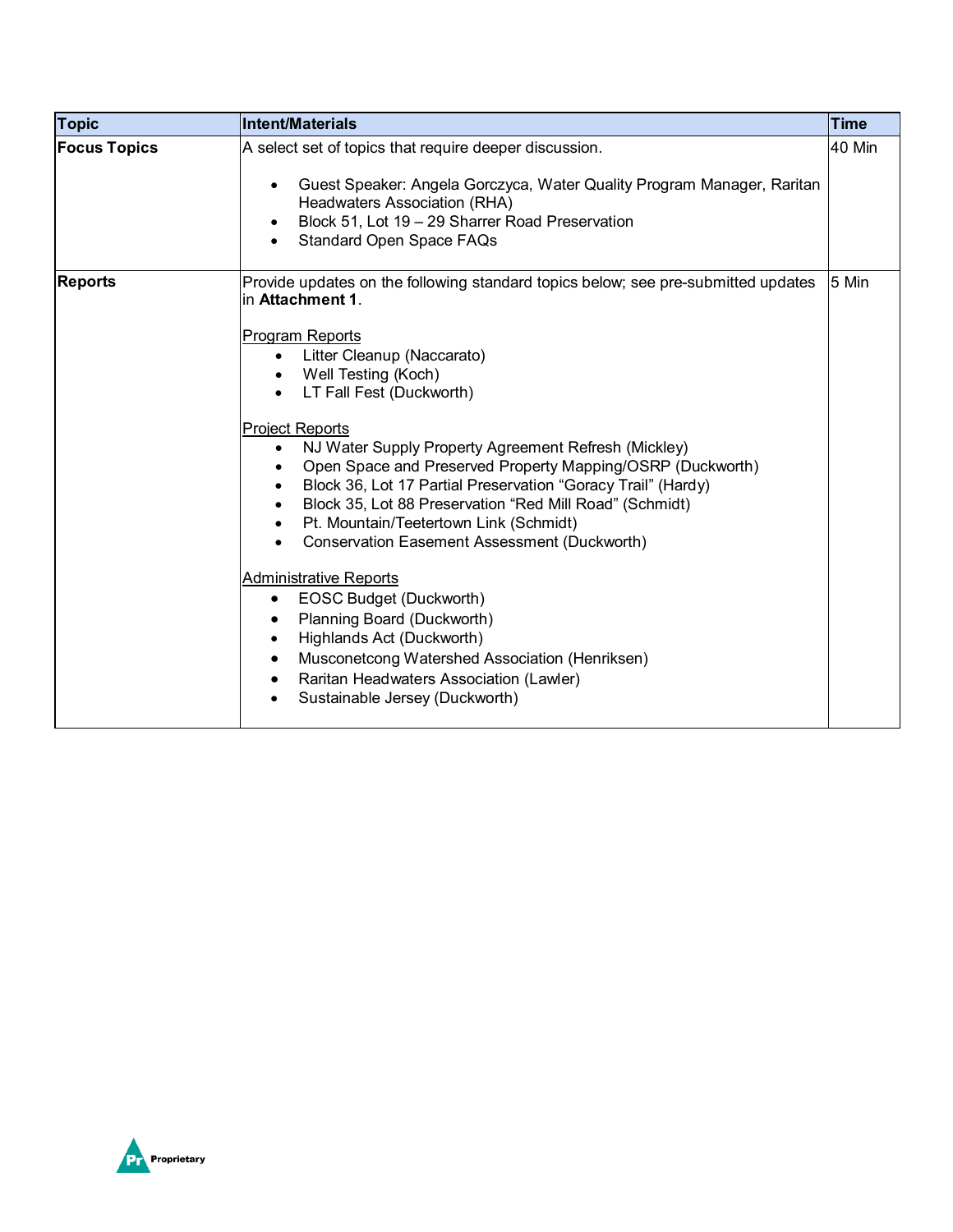# **Attachment 1: Reports**

#### **Program Reports**

No updates for *Well Testing, Litter Cleanup and LT Fall Fest programs.*

#### **Project Reports**

#### **Open Space and Preserved Property Mapping/OSRP**

As per Mr. Duckworth on 20-Nov-2017, all information has been provided to Planner Bolan to prepare the final OSRP for review and potential adoption at the December  $5<sup>th</sup>$  Planning Board meeting.

#### **Goracy Trail**

As per Ms. Hardy on 19-Nov-2017, Committeeman & Open Space Coordinator Mike Schmidt & EOSC member Sharon Hardy met with the Landowner Vi Giaquinto on Oct 29th to review & discuss several additional survey maps that were acquired during further survey research that was done on her behalf. Vi remains very supportive of the project, however at this point, Vi needs to decide when she wants to move forward with having her survey done. We will continue to stay in touch with her to provide any additional support, if needed.

#### **NJ Water Supply Property Agreement Refresh**

No update provided.

#### **Point Mountain to Teetertown Link**

As per Committeeman Schmidt on 19-Nov-2017, an ordinance to provision up to \$55K in Township funds was approved by Township Committee. NJ Conservation Foundation has secured all the funds, including the Township funds. Surveyor and environmental firms have been hired by NJCF. It will take a few months but it looks very solid that it will be preserved.

#### **Red Mill Road**

As per Committeeman Schmidt on 19-Nov-2017, funds are in the process of being transferred from the County and Green Acres. It is hopeful that the funds will arrive shortly after Thanksgiving so the transaction can be completed during the week of December  $4<sup>th</sup>$ .

#### **Conservation Easement Assessment**

As per Mr. Duckworth on 19-Nov-2017, Mr. Duckworth contacted the Rutgers Cooperative Extension of Hunterdon County, department of Agriculture and Resource Management, on 06-Nov-2017 at (908)788- 1340 and spoke to Anna Pinkerton. She stated that the Ag Director was on vacation and would return my call during the week of 13-Nov-2017. Mr. Duckworth has not yet received a return call.

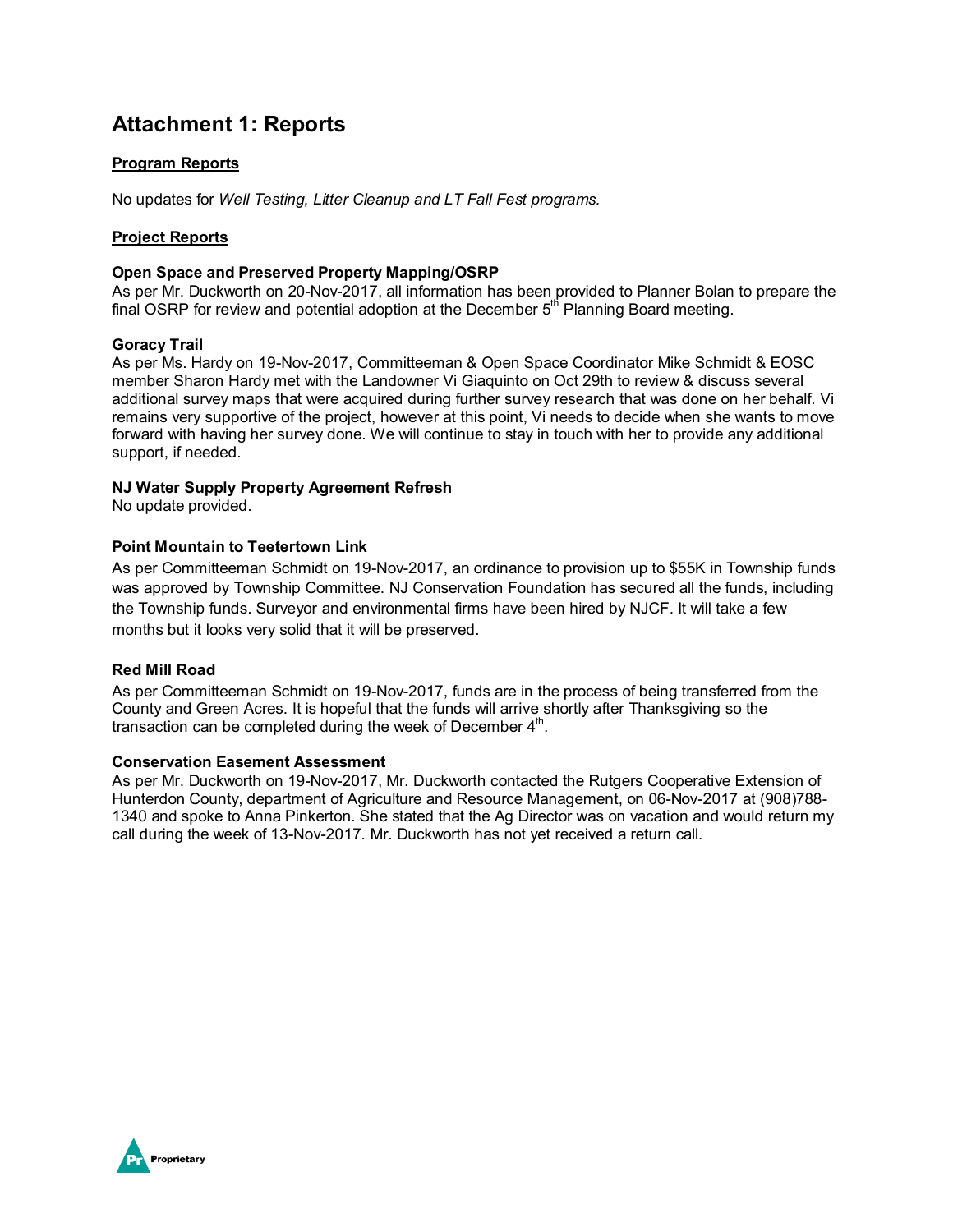#### **Administrative Reports**

#### **EOSC Budget (Duckworth)**

No update provided.

#### **Planning Board (Duckworth)**

As per Mr. Duckworth on 20-Nov-2017, there has been no Planning Board meeting since the October EOSC meeting. The next Planning Board meeting will be on December 5<sup>th</sup>, at which time the Board will have the opportunity to adopt the updated OSRP.

#### **Highlands Act (Duckworth)**

No update provided.

#### **Musconetcong Watershed Association (MWA)/Musconetcong River Management Council (MRMC) (Henriksen)**

As per Mr. Henriksen on 19-Nov-2017, the MWA and Montclair State University have received a \$200k plus grant from the Academy of Natural Sciences. The grant will allow us to more deeply focus on how changes in land use practices have affected water quality in the Hampton to Bloomsbury section. In addition, the grant will allow us to explore some of the human dimensions behind those changes and engage agency and local stakeholders. This grant will allow us to test for bacteria, phosphorous and other items. It includes funding for stakeholder engagement, outreach and communications for the next two years, so stay tuned.

The MRMC was happy to hear that we are not losing our National Park Service rep, Paul Kenney, to another watershed. Paul has been with us from the beginning and has been an advocate & a resource beyond compare.

#### **Raritan Headwaters Association (Lawler)**

No update provided.

#### **Sustainable Jersey (Duckworth)**

No update provided.

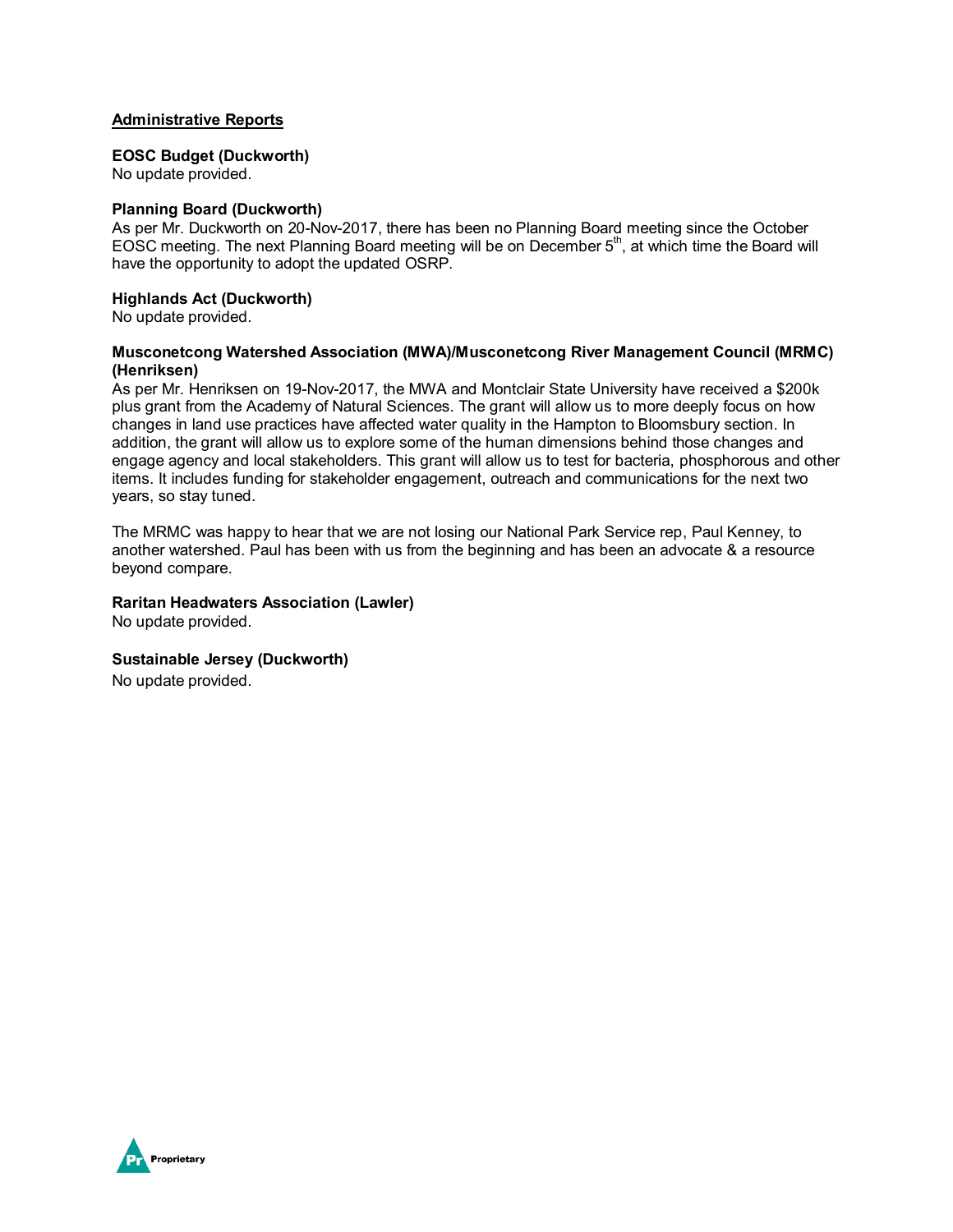# **Lebanon Township Environmental & Open Space Commission Minutes**

November 20<sup>th</sup>, 2017

## **ROLL CALL**

| <b>EOSC Member</b>   | <b>Role</b>                      | <b>Attendance</b> |
|----------------------|----------------------------------|-------------------|
| Adam Duckworth       | Chairman, Planning Board Liaison | IХ                |
| Sharon Petzinger     | Member                           |                   |
| Warren Newman        | Member                           | <b>No</b>         |
| Erik Jan Henriksen   | Member                           | X                 |
| Nancy Lawler         | Member                           | Χ                 |
| Sharon Hardy         | Member                           | Х                 |
| <b>Adam Mickley</b>  | Member                           | <b>No</b>         |
| <b>Kathy Koch</b>    | Alternate 1                      | Χ                 |
| <b>Marty Collett</b> | Alternate 2                      | $X^*$             |

\*arrived part-way through the meeting

### **MEETING MINUTES**

| <b>Topic</b>                                     | <b>Intent/Materials</b>                                                                                                                                                                                                                                                                                                                                                                                                                                                                                                                                                                                                                                                                                                                         | <b>Time</b> |
|--------------------------------------------------|-------------------------------------------------------------------------------------------------------------------------------------------------------------------------------------------------------------------------------------------------------------------------------------------------------------------------------------------------------------------------------------------------------------------------------------------------------------------------------------------------------------------------------------------------------------------------------------------------------------------------------------------------------------------------------------------------------------------------------------------------|-------------|
| Kickoff, Roll Call &<br><b>Connecting Moment</b> | Call meeting to order and take roll call. Mr. Mickley and Mr. Collett have stated that<br>they would not be able to attend.                                                                                                                                                                                                                                                                                                                                                                                                                                                                                                                                                                                                                     | 10 Min      |
|                                                  | <b>Minutes:</b> Mr. Duckworth called the meeting to order at 7:02PM. In addition to EOSC<br>members, Angela Gorczyca (RHA) was in attendance.                                                                                                                                                                                                                                                                                                                                                                                                                                                                                                                                                                                                   |             |
|                                                  | Presentation of Minutes Review and approval of October Meeting Minutes. All commission members can<br>approve except for Ms. Petzinger and Mr. Newman who were not present at the<br>October meeting.                                                                                                                                                                                                                                                                                                                                                                                                                                                                                                                                           | 10 Min      |
|                                                  | <b>Minutes:</b> Mr. Duckworth asked if there were any comments on the Meeting Minutes<br>from October. There were none. He asked for a motion to approve. Ms. Lawler made<br>the motion, Ms. Hardy seconded and unanimously approved.                                                                                                                                                                                                                                                                                                                                                                                                                                                                                                           |             |
| <b>General Admin</b>                             | Feedback on Land Preservation brochure<br>$\bullet$<br>County Planning Board Breakfast Talk, November 28 <sup>th</sup> , 730-900; topics<br>$\bullet$<br>include open space and farmland preservation issues, septic inspection &<br>emerald ash borer<br>Reorganization<br>$\bullet$<br>Duckworth, Mickley, Henriksen - 3-year terms<br>$\circ$<br>Koch - Alternate $1 - 2$ -year term<br>$\circ$<br><b>EOSC Chair</b><br>$\circ$<br>RHA State of the Watershed – December $2^{nd}$ – 845-1200 – ESC Building<br>EOSC email address change<br>$\bullet$<br>Property maintenance plan still a priority - good work from Marty<br>Planning Board December 5 <sup>th</sup> , should EOSC members attend?<br>Kathy Koch property, Block 24, Lot 16 | 20 Min      |

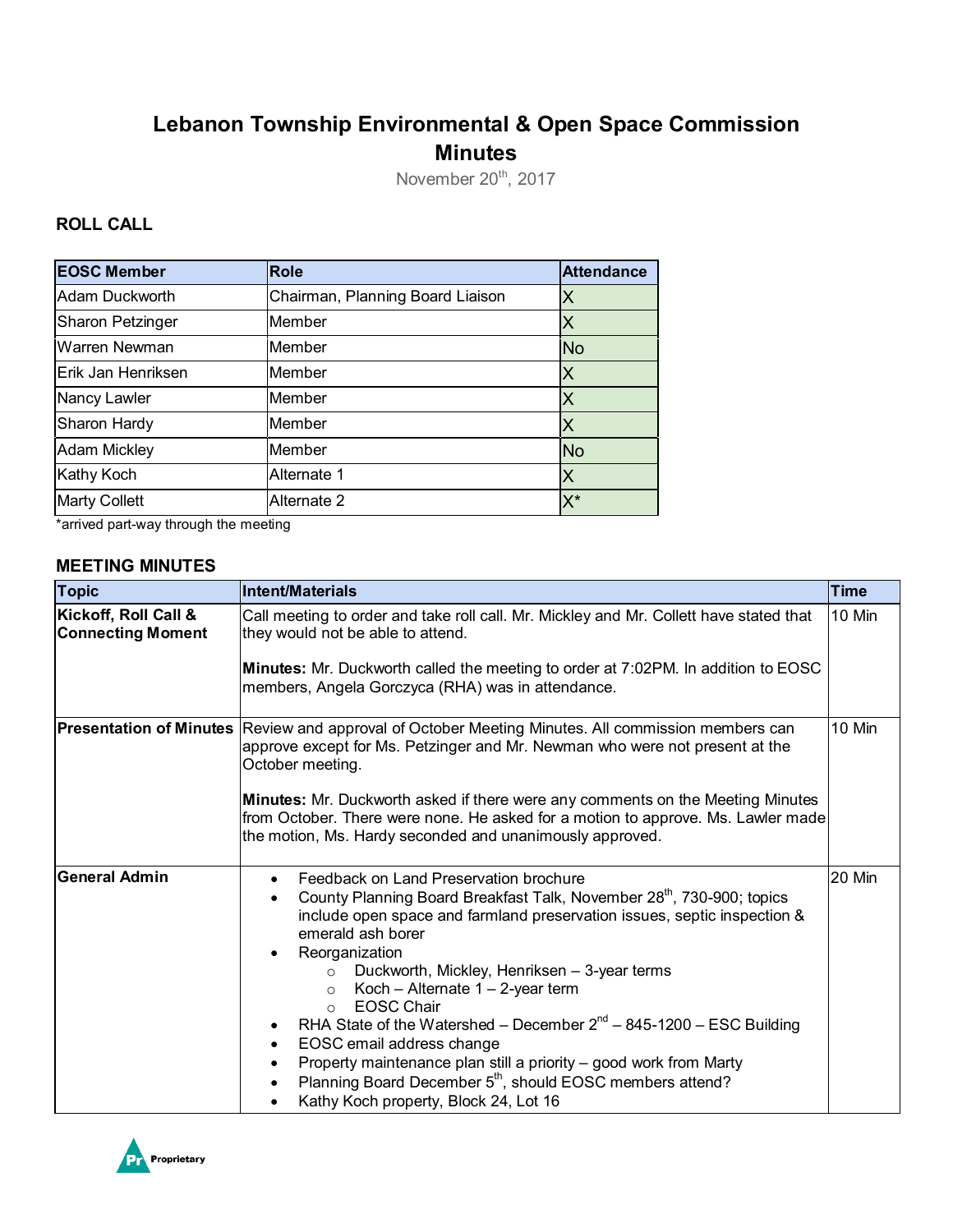| <b>Topic</b> | Intent/Materials                                                                                                                                                                                                                                                                                                                                                                                                                                                                                                                                                                                                                                                                                                                                                                                                                                                                                               | <b>Time</b> |
|--------------|----------------------------------------------------------------------------------------------------------------------------------------------------------------------------------------------------------------------------------------------------------------------------------------------------------------------------------------------------------------------------------------------------------------------------------------------------------------------------------------------------------------------------------------------------------------------------------------------------------------------------------------------------------------------------------------------------------------------------------------------------------------------------------------------------------------------------------------------------------------------------------------------------------------|-------------|
|              | Sustainable Jersey update<br>$\bullet$<br><b>Preservation Opportunity Analysis</b><br>$\bullet$                                                                                                                                                                                                                                                                                                                                                                                                                                                                                                                                                                                                                                                                                                                                                                                                                |             |
|              | Minutes: Mr. Duckworth reminded the team that he had asked for everyone to<br>review the Lebanon Township Land Preservation Brochure and be ready to provide<br>feedback. Mr. Duckworth stated that he was planning to do a second printing run if<br>there was money in the 2017 EOSC budget remaining. There was no feedback on<br>the content. Ms. Lawler asked if Clean Communities money can be used to pay for<br>printing. She also asked if ANJEC would consider covering the cost or if there was<br>money left from our Sustainable Jersey Capacity Building Grant. Mr. Duckworth said<br>he didn't know but would explore these opportunities.                                                                                                                                                                                                                                                      |             |
|              | Mr. Duckworth informed the team that the County Planning Board will be hosting a<br>breakfast talk on November 28 <sup>th</sup> . Ms. Petzinger stated that it might be Rosa Yoo who<br>does the presentation regarding the Emerald Ash Borer. Ms. Petzinger said that if it<br>was, be sure to ask about urban and community forestry as there might be grants to<br>do tree inventories and other related activities. She stated that Carrie Sargeant<br>handles community forestry grants for the DEP. Ms. Lawler stated she was very<br>interested in the septic system topic and may try to attend. She said the County is in<br>charge of ensuring septic system health and has the authority to enforce septic<br>system inspections but rarely does this. Mr. Duckworth closed the topic by saying<br>that if there were any other questions he should ask when he attended to please let<br>him know. |             |
|              | Mr. Duckworth stated that terms for four Commission members are expiring at the<br>end of 2017: Mr. Mickley, Mr. Henriksen, Ms. Koch and himself. He stated he had<br>spoken to these individuals prior to the meeting and all were interested in renewing<br>their terms. He asked if there were any questions or comments. There were none.<br>Mr. Duckworth asked for a motion to support renewing terms for Mr. Duckworth, Mr.<br>Mickley, Mr. Henriksen and Ms. Koch. Ms. Koch made the motion, seconded by Ms.<br>Lawler and unanimously approved.                                                                                                                                                                                                                                                                                                                                                       |             |
|              | Mr. Duckworth stated that he was interested and willing to continue on as chairman<br>but asked if there was any interest from others? There was none; the team was<br>supportive of Mr. Duckworth continuing as Chairman and Ms. Lawler officially<br>nominated Mr. Duckworth. Mr. Duckworth asked for a motion to support the<br>appointment of Mr. Duckworth as Chairman in 2018. The motion was made by Ms.<br>Petzinger, seconded by Ms. Lawler and unanimously approved.                                                                                                                                                                                                                                                                                                                                                                                                                                 |             |
|              | Mr. Duckworth reminded the team that RHA was hosting "State of the Watershed" on<br>December $2^{nd}$ at the ESC building and acknowledged that Ms. Koch would be<br>attending. He asked if anyone else was planning to attend and there was not.                                                                                                                                                                                                                                                                                                                                                                                                                                                                                                                                                                                                                                                              |             |
|              | Mr. Duckworth stated that he had requested an official email account from Karen<br>Sandorse to replace the gmail account currently in use for the EOSC. Ms. Sandorse<br>had stated that one already existed and has provided Mr. Duckworth the information.<br>He will work with Karen to update the Township website to list LTENV@lebtwp.net.<br>This email address should be used going forward.                                                                                                                                                                                                                                                                                                                                                                                                                                                                                                            |             |
|              | Mr. Duckworth reminded the team that the public hearing for and adoption of the<br>Open Space and Recreation Plan (OSRP) would occur at the Planning Board<br>meeting on December $5th$ . Ms. Hardy reminded the team that second public hearing<br>would occur at Township Committee on December 6 <sup>th</sup> . Mr. Duckworth encouraged<br>everyone to attend and stated he would ask Ms. Sandorse to post these meetings                                                                                                                                                                                                                                                                                                                                                                                                                                                                                 |             |

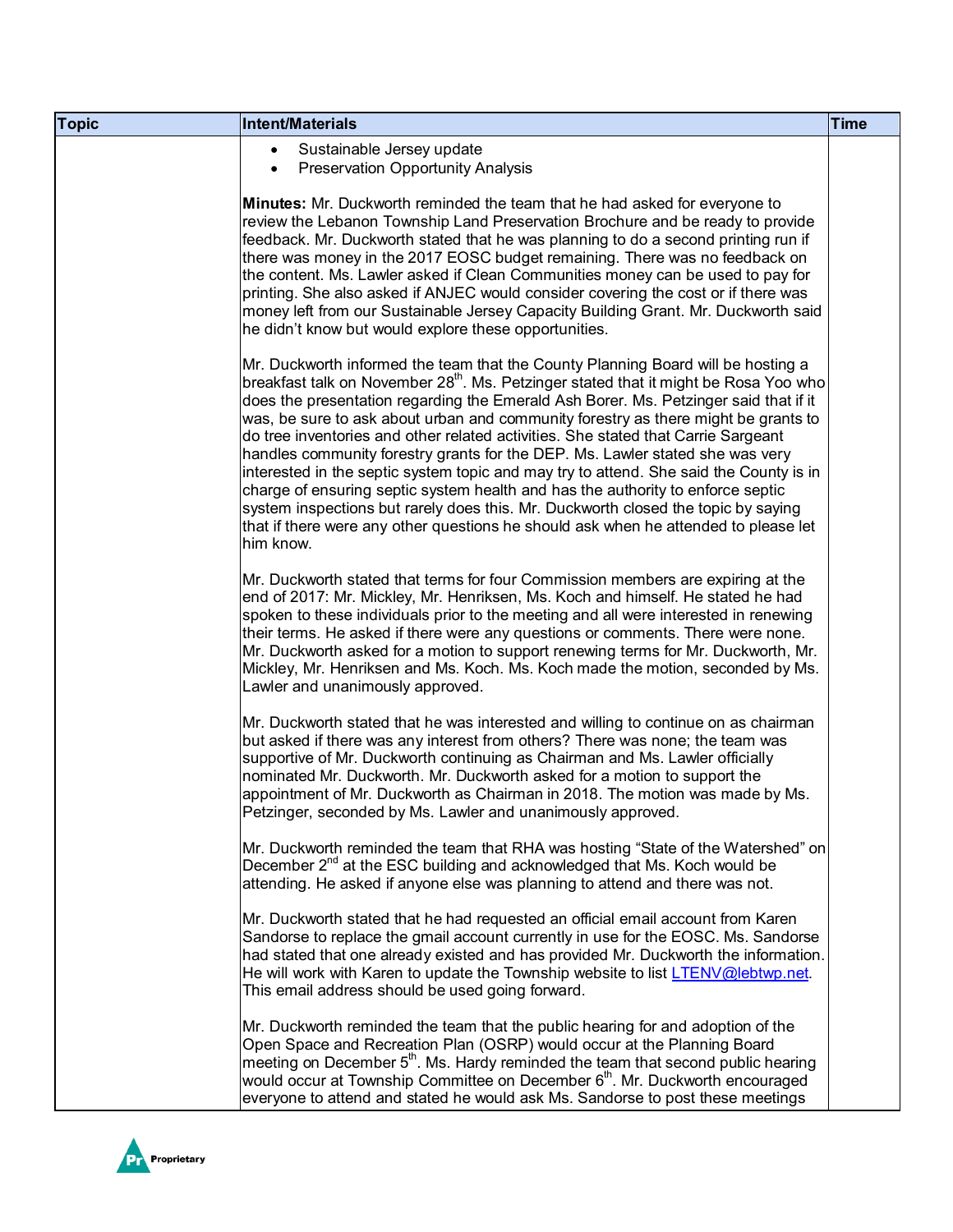| <b>Topic</b>      | Intent/Materials                                                                                                                                                                                                                                                                                                                                                                                                                                                                                                                                                                                                                                                                                                                                                                                                                                                                 | <b>Time</b> |
|-------------------|----------------------------------------------------------------------------------------------------------------------------------------------------------------------------------------------------------------------------------------------------------------------------------------------------------------------------------------------------------------------------------------------------------------------------------------------------------------------------------------------------------------------------------------------------------------------------------------------------------------------------------------------------------------------------------------------------------------------------------------------------------------------------------------------------------------------------------------------------------------------------------|-------------|
|                   | and all subsequent Township Committee meetings in 2018 so all EOSC members<br>could attend.                                                                                                                                                                                                                                                                                                                                                                                                                                                                                                                                                                                                                                                                                                                                                                                      |             |
|                   | Mr. Duckworth stated that Ms. Koch had brought a property to his attention since the<br>last meeting - Block 24, Lot 16, along Hickory Run Road. Ms. Koch stated that she<br>had come across this piece of property for sale and spoken to the owner who stated<br>that he was already in negotiations with NJ DEP to purchase the property. Mr.<br>Duckworth displayed the property on the screen along with the mapped open space<br>and preservation priorities so the team could see the property in context. There was<br>general acknowledgement that this would be a good acquisition for the state since<br>they already have a neighboring property and the Hickory Run flows through it. Ms.<br>Lawler stated there is a vernal pool on the premises and that it presents good<br>connection opportunities to Miquin Woods through Doefield Road or Evergreen<br>Lane. |             |
|                   | Ms. Koch then stated she had an update on Block 12/Lot 65, which had been<br>discussed at a prior EOSC meeting. She said the property owner had been<br>discussing the sale price with DEP but was not interested in selling; there was an<br>offer of \$120K for 9 acres. Ms. Koch stated that a suitable price could not be agreed<br>upon and that the homeowner does not want to tear down the barn or let the<br>farmland transition to forest. Ms. Petzinger stated it would be up to the state after<br>purchase to try and lease it as farmland or let it begin to transition.                                                                                                                                                                                                                                                                                           |             |
|                   | In response to the EOSC ScribbleMap displayed on screen, Ms. Gorzczyca stated<br>that NJWSA also has a preservation priority map.                                                                                                                                                                                                                                                                                                                                                                                                                                                                                                                                                                                                                                                                                                                                                |             |
|                   | Ms. Hardy asked if it was an appropriate time to discuss changing the date of the<br>EOSC meeting. Mr. Duckworth said that there has been a request from a<br>Commission member to change our meeting date. There was discussion on an<br>alternate Monday and if and how to align with Township Committee and Planning<br>Board meetings. Ms. Lawler and Ms. Hardy volunteered to take a look and propose<br>a different day at the next meeting. The team agreed to assume it would be the $2^{nd}$<br>Monday of the month unless otherwise changed.                                                                                                                                                                                                                                                                                                                           |             |
|                   | Mr. Collett arrived.                                                                                                                                                                                                                                                                                                                                                                                                                                                                                                                                                                                                                                                                                                                                                                                                                                                             |             |
| <b>Newsletter</b> | Winter newsletter deadline November 1 <sup>st</sup> . Articles to be submitted include:<br>Well Testing Results (Ms. Koch) - submitted<br>٠<br>LT Fall Festival (Mr. Duckworth) - not submitted<br>$\bullet$<br>Backlog: Proper Use of Pesticides and Herbicides, Organic Methods, Invasive                                                                                                                                                                                                                                                                                                                                                                                                                                                                                                                                                                                      | 5 Min       |
|                   | Species, Christian Crossroads Dam Removal/History<br><b>Minutes:</b> Mr. Duckworth asked if there were any newsletter ideas for the spring<br>newsletter. There were none.                                                                                                                                                                                                                                                                                                                                                                                                                                                                                                                                                                                                                                                                                                       |             |

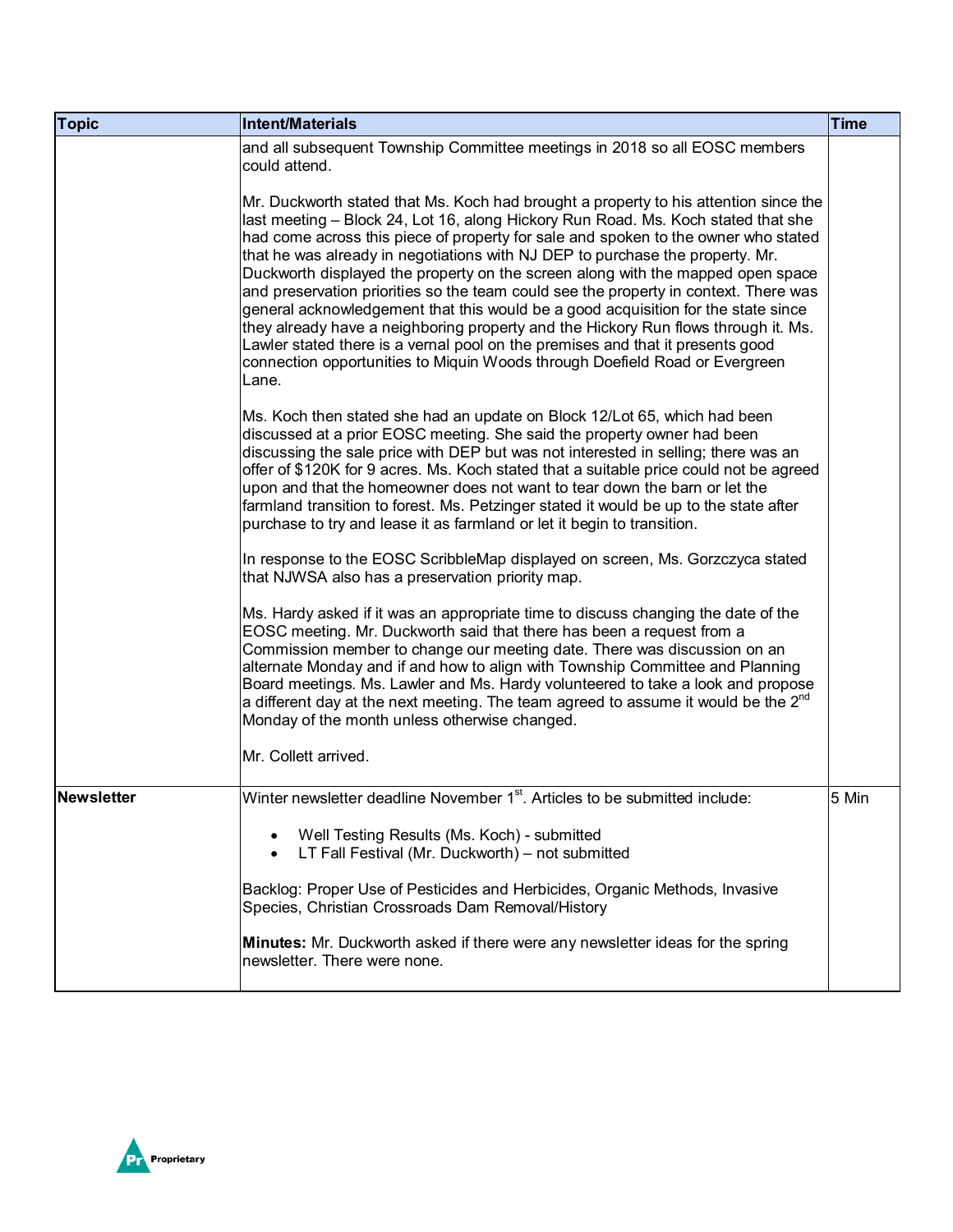| <b>Topic</b>        | <b>Intent/Materials</b>                                                                                                                                                                                                                                                                                                                                                                                                                                                                                                                               | <b>Time</b> |
|---------------------|-------------------------------------------------------------------------------------------------------------------------------------------------------------------------------------------------------------------------------------------------------------------------------------------------------------------------------------------------------------------------------------------------------------------------------------------------------------------------------------------------------------------------------------------------------|-------------|
| Correspondence      | Acknowledge and share any formal correspondence received by EOSC chair or<br>informal correspondence received by EOSC members. All correspondence is<br>scanned and stored digitally in a public access Google Drive folder<br>at https://drive.google.com/open?id=0B14m3wFylheUWjBjNEkwalU4TGc.                                                                                                                                                                                                                                                      | 0 Min       |
|                     | None                                                                                                                                                                                                                                                                                                                                                                                                                                                                                                                                                  |             |
|                     | Minutes: Mr. Duckworth asked if there was any correspondence that anyone<br>received. There was none.                                                                                                                                                                                                                                                                                                                                                                                                                                                 |             |
| <b>Focus Topics</b> | A select set of topics that require deeper discussion.                                                                                                                                                                                                                                                                                                                                                                                                                                                                                                | 40 Min      |
|                     | Guest Speaker: Angela Gorczyca, Water Quality Program Manager, Raritan<br>$\bullet$<br>Headwaters Association (RHA)<br>Block 51, Lot 19 - 29 Sharrer Road Preservation<br>Standard Open Space FAQs                                                                                                                                                                                                                                                                                                                                                    |             |
|                     | <b>Minutes:</b> Mr. Duckworth then handed the floor to Ms. Gorczyca who provided an<br>overview of RHA and stream testing data.                                                                                                                                                                                                                                                                                                                                                                                                                       |             |
|                     | Mr. Duckworth then initiated a discussion on Block 51/Lot 19 (29 Sharrer Road). He<br>stated that Committeeman Schmidt communicated that RHA was approached by the<br>property owner to sell the lot. RHA has asked if Lebanon Township would be<br>interested in it. The information provided by Committeeman Schmidt is as follows:                                                                                                                                                                                                                 |             |
|                     | Raritan Headwaters (RHA) was approached with an offer to sell a Lot, and<br>they have asked if Lebanon Township would be interested in it.                                                                                                                                                                                                                                                                                                                                                                                                            |             |
|                     | It is at 29 Sharrer Road (Block 51 Lot 19). The lot has houses on three sides<br>with undeveloped lots connected to the north side. Not exactly a greenway,<br>but the Spruce Run tributary runs through it. It does not look ideal as a<br>building site because of the wet areas, although it has good frontage. The<br>owner is listed as "Odins Raven Lp" with a Flemington address. The tax<br>assessed value is \$50,000. RHA tells me the owner is asking \$125,000 but<br>RHA thinks it may be a challenge to get an appraisal at that value. |             |
|                     | The owner says it is 1.5 acres, which matches our tax report. But on the<br>Highlands Property Report (see attached), it states the size as 0.37 acre.                                                                                                                                                                                                                                                                                                                                                                                                |             |
|                     | I told RHA that I would get an opinion regarding our interest from the EOSC.<br>I assume you can discuss with the EOSC at your next meeting.                                                                                                                                                                                                                                                                                                                                                                                                          |             |
|                     | Mr. Duckworth stated that Mr. Newman had provided some information before the<br>meeting since he would not be able to attend tonight.                                                                                                                                                                                                                                                                                                                                                                                                                |             |
|                     | I did a quick check on this property to give us a little more background info. I<br>attached Lebanon Township Tax Map Sheet 18 that contains this lot. The<br>tax map shows there is a bridge easement and a conservation easement on<br>this property. Acreages for these easements are not identified, but it is<br>possible that the Highlands Council Advanced Property Report that Mike<br>forwarded captured the conservation easement as opposed to the total lot<br>acreage. It is hard to tell exactly.                                      |             |
|                     | I also checked past tax records on file with the NJ Transparency Center.                                                                                                                                                                                                                                                                                                                                                                                                                                                                              |             |

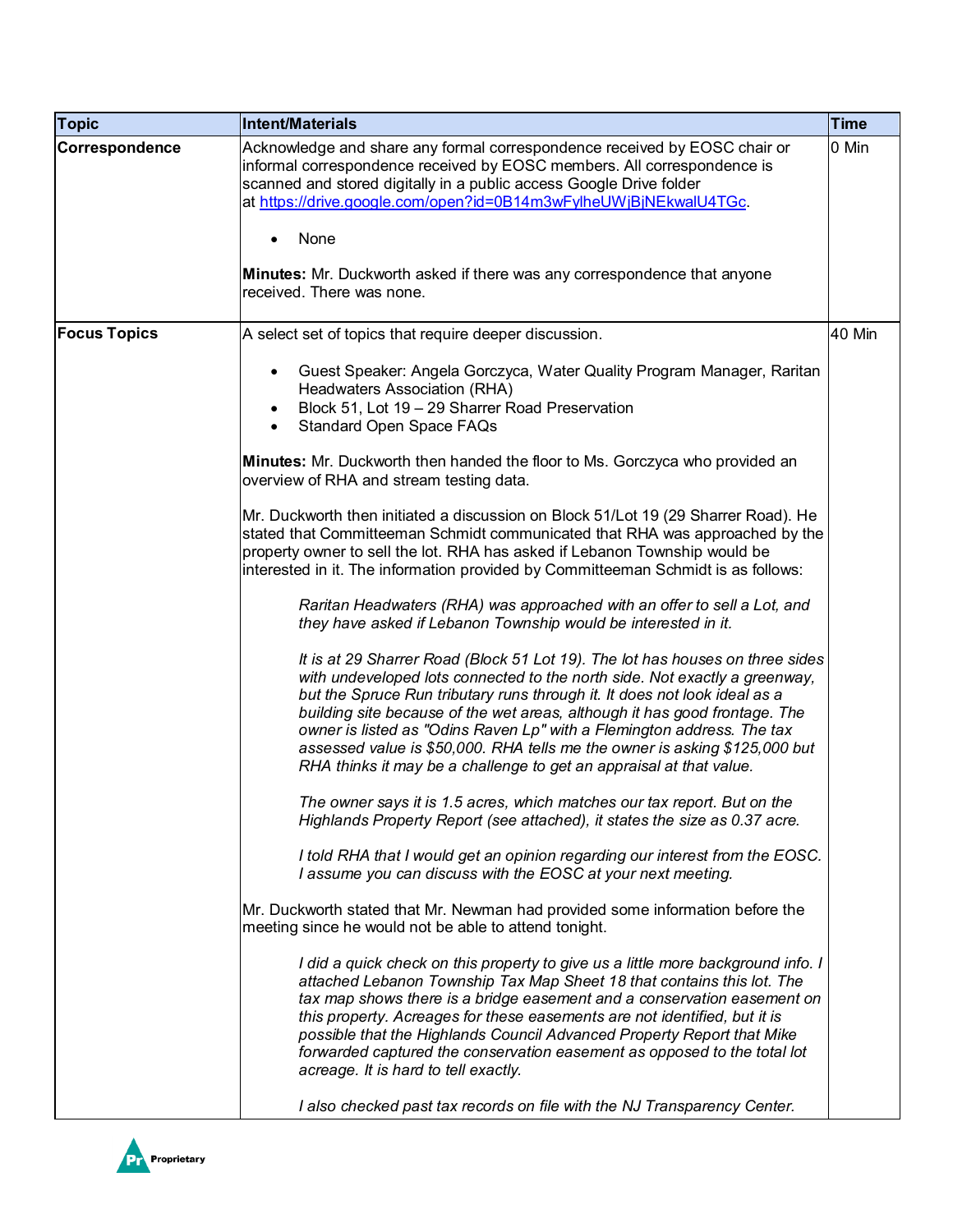| <b>Topic</b> | <b>Intent/Materials</b>                                                                                                                                                                                                                                                                                                                                                                                                                                                                                                                                                                                                                                                                                                                                                                         | <b>Time</b> |
|--------------|-------------------------------------------------------------------------------------------------------------------------------------------------------------------------------------------------------------------------------------------------------------------------------------------------------------------------------------------------------------------------------------------------------------------------------------------------------------------------------------------------------------------------------------------------------------------------------------------------------------------------------------------------------------------------------------------------------------------------------------------------------------------------------------------------|-------------|
|              | They show that between 2010 and 2014, the property was listed in the<br>database as being 0.45 acres with a tax assessment of \$2,500. It wasn't<br>until 2015, after Odins Raven, LP owned the property that it was assessed<br>at \$111,300 (for that year). The tax assessment dropped to \$50,000 in 2016<br>and 2017. In my opinion, it seems that an asking price of \$125,000 is well<br>above market value. Also in 2015, the tax data base was revised and began<br>listing the lot as being 1.51 acres rather than 0.45 acres.                                                                                                                                                                                                                                                        |             |
|              | Ms. Lawler acknowledged that is has a conservation easement already so it is<br>already preserved to some extent. She also stated that it does not provide any<br>connectivity opportunities to neighboring preserved parcels. Ms. Koch stated that is<br>was overpriced and asked why the neighbors wouldn't be interested in adding it to<br>their own properties. Ms. Petzinger said the only value she could see is if we wanted<br>to make it a display project. Mr. Henriksen said he might show more interest if the<br>price were much, much better. Mr. Duckworth said he felt there were much more<br>valuable projects on which we could focus our limited time and energy and that he<br>would summarize the feedback and provide it to Committeeman Schmidt, closing the<br>topic. |             |
|              | Mr. Duckworth stated that Ms. Lawler has suggested we prepare a list of frequently<br>asked questions regarding open space preservation based on the types of questions<br>raised by Township Committee during the Point Mountain-Teetertown Link project.<br>The team brainstormed a few and then Mr. Duckworth asked everyone to think of<br>some prior to next meeting. Mr. Henriksen stated that he would search the web for<br>some examples. It was also suggested that we contact the Tewksbury<br>Environmental Commission who might have something like that.<br>Why do we preserve open space?<br>What's the risk if it's not preserved?<br>Are the Highlands restrictions permanent?                                                                                                 |             |
|              | Mr. Duckworth asked for a motion to adjourn the meeting at 9:04 PM. Ms. Lawler<br>made the motion, Ms. Koch seconded and unanimously approved.                                                                                                                                                                                                                                                                                                                                                                                                                                                                                                                                                                                                                                                  |             |